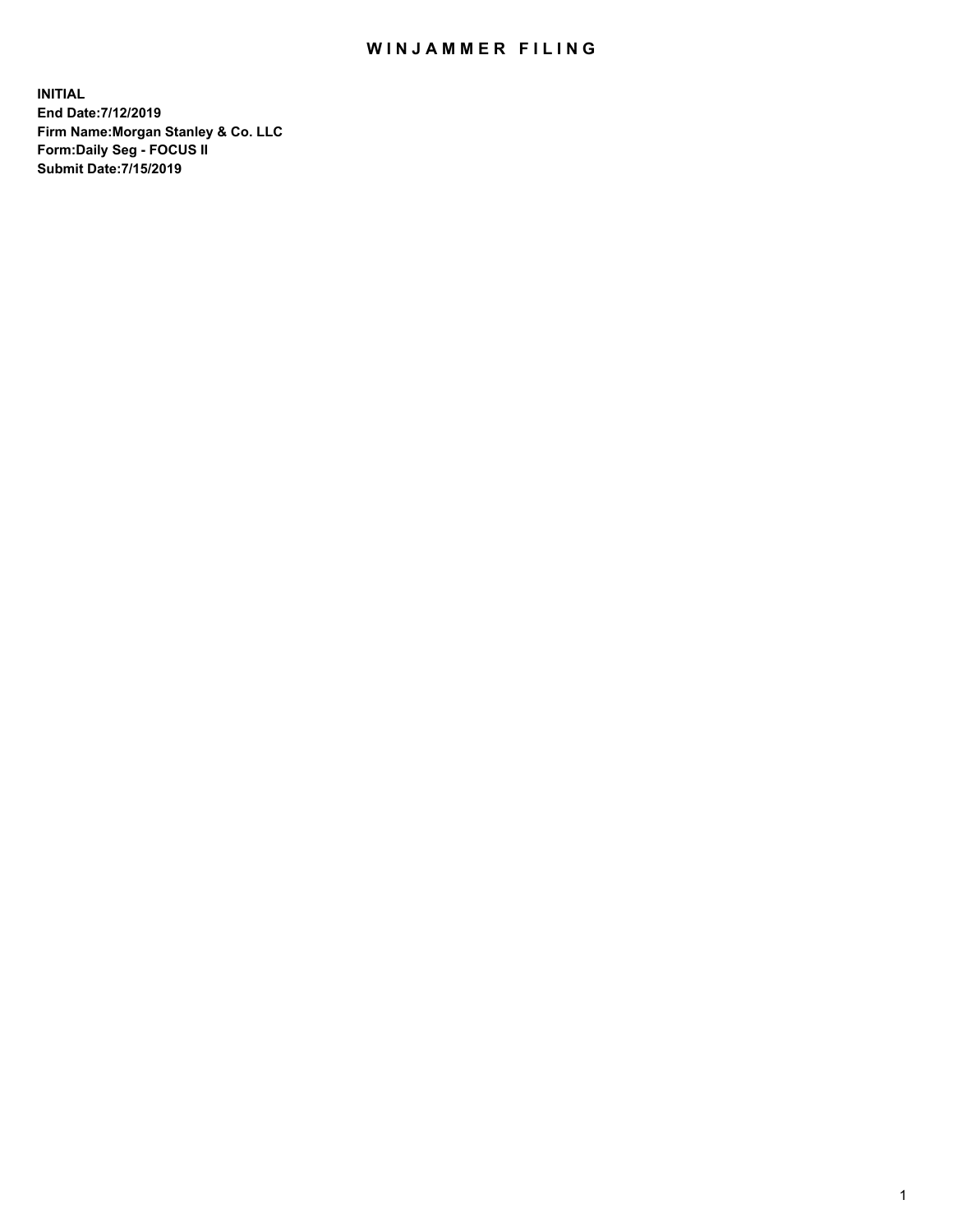**INITIAL End Date:7/12/2019 Firm Name:Morgan Stanley & Co. LLC Form:Daily Seg - FOCUS II Submit Date:7/15/2019 Daily Segregation - Cover Page**

| Name of Company                                                                   | Morgan Stanley & Co. LLC     |
|-----------------------------------------------------------------------------------|------------------------------|
| <b>Contact Name</b>                                                               | <b>Ikram Shah</b>            |
| <b>Contact Phone Number</b>                                                       | 212-276-0963                 |
| <b>Contact Email Address</b>                                                      | Ikram.shah@morganstanley.com |
| FCM's Customer Segregated Funds Residual Interest Target (choose one):            |                              |
| a. Minimum dollar amount: ; or                                                    | 235,000,000                  |
| b. Minimum percentage of customer segregated funds required:% ; or                | <u>0</u>                     |
| c. Dollar amount range between: and; or                                           | <u>0 0</u>                   |
| d. Percentage range of customer segregated funds required between: % and %.       | 0 Q                          |
| FCM's Customer Secured Amount Funds Residual Interest Target (choose one):        |                              |
| a. Minimum dollar amount: ; or                                                    | 140,000,000                  |
| b. Minimum percentage of customer secured funds required:%; or                    | <u>0</u>                     |
| c. Dollar amount range between: and; or                                           | 0 <sub>0</sub>               |
| d. Percentage range of customer secured funds required between:% and%.            | 0 <sub>0</sub>               |
| FCM's Cleared Swaps Customer Collateral Residual Interest Target (choose one):    |                              |
| a. Minimum dollar amount: ; or                                                    | 92,000,000                   |
| b. Minimum percentage of cleared swaps customer collateral required:% ; or        | <u>0</u>                     |
| c. Dollar amount range between: and; or                                           | 0 Q                          |
| d. Percentage range of cleared swaps customer collateral required between:% and%. | 00                           |

Attach supporting documents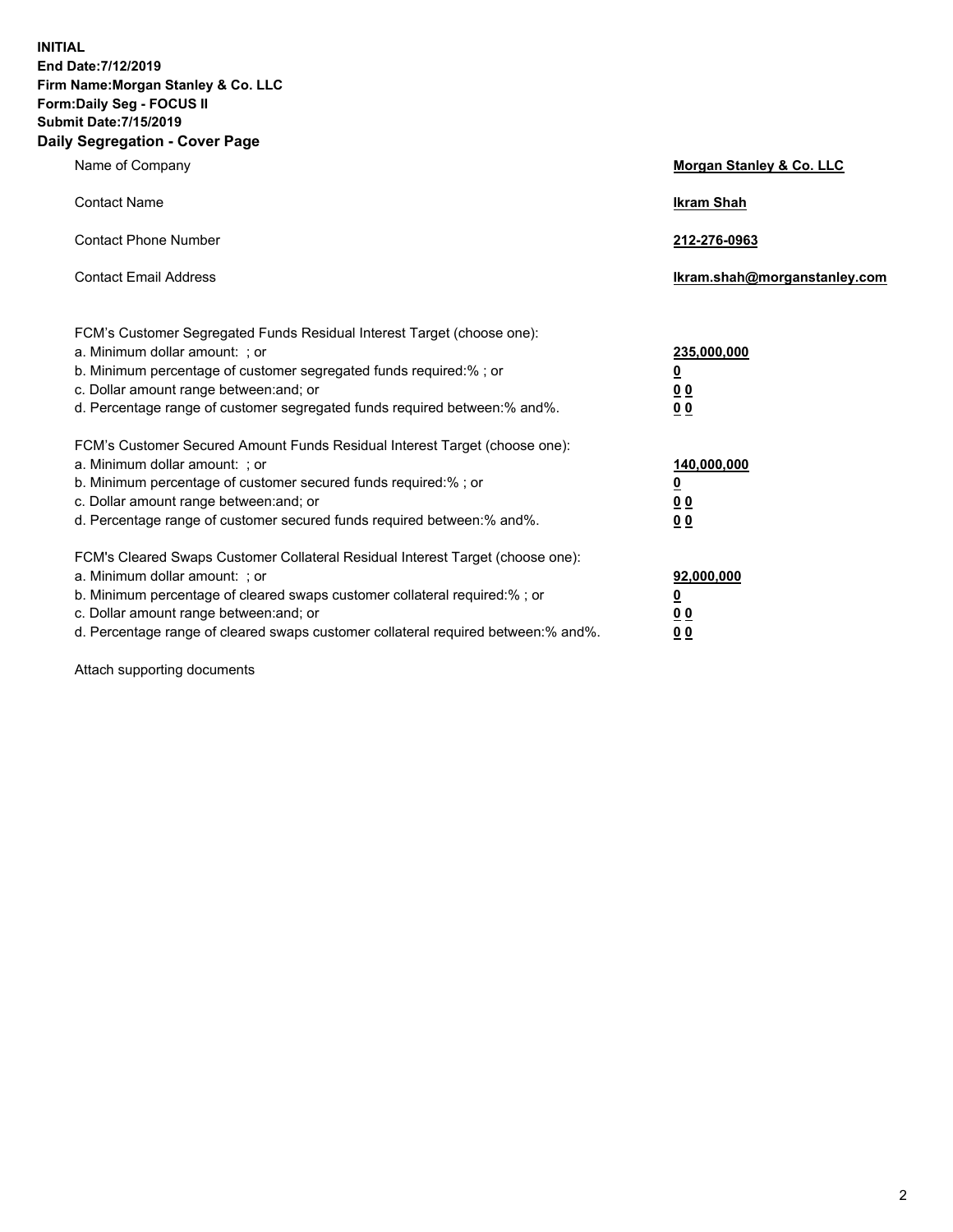## **INITIAL End Date:7/12/2019 Firm Name:Morgan Stanley & Co. LLC Form:Daily Seg - FOCUS II Submit Date:7/15/2019**

## **Daily Segregation - Secured Amounts**

Foreign Futures and Foreign Options Secured Amounts Amount required to be set aside pursuant to law, rule or regulation of a foreign government or a rule of a self-regulatory organization authorized thereunder 1. Net ledger balance - Foreign Futures and Foreign Option Trading - All Customers A. Cash **2,824,885,540** [7315] B. Securities (at market) **2,563,888,352** [7317] 2. Net unrealized profit (loss) in open futures contracts traded on a foreign board of trade **245,532,531** [7325] 3. Exchange traded options a. Market value of open option contracts purchased on a foreign board of trade **18,024,774** [7335] b. Market value of open contracts granted (sold) on a foreign board of trade **-12,496,346** [7337] 4. Net equity (deficit) (add lines 1. 2. and 3.) **5,639,834,851** [7345] 5. Account liquidating to a deficit and account with a debit balances - gross amount **79,423,883** [7351] Less: amount offset by customer owned securities **-78,561,854** [7352] **862,029** [7354] 6. Amount required to be set aside as the secured amount - Net Liquidating Equity Method (add lines 4 and 5) 7. Greater of amount required to be set aside pursuant to foreign jurisdiction (above) or line 6. FUNDS DEPOSITED IN SEPARATE REGULATION 30.7 ACCOUNTS 1. Cash in banks A. Banks located in the United States **487,955,571** [7500] B. Other banks qualified under Regulation 30.7 **301,078,706** [7520] **789,034,277** 2. Securities A. In safekeeping with banks located in the United States **815,248,536** [7540] B. In safekeeping with other banks qualified under Regulation 30.7 **0** [7560] **815,248,536** [7570] 3. Equities with registered futures commission merchants A. Cash **5,878,629** [7580] B. Securities **0** [7590] C. Unrealized gain (loss) on open futures contracts **838,045** [7600] D. Value of long option contracts **0** [7610] E. Value of short option contracts **0** [7615] **6,716,674** [7620] 4. Amounts held by clearing organizations of foreign boards of trade A. Cash **0** [7640] B. Securities **0** [7650] C. Amount due to (from) clearing organization - daily variation **0** [7660] D. Value of long option contracts **0** [7670] E. Value of short option contracts **0** [7675] **0** [7680] 5. Amounts held by members of foreign boards of trade A. Cash **2,221,942,065** [7700] B. Securities **1,748,639,816** [7710] C. Unrealized gain (loss) on open futures contracts **244,694,487** [7720] D. Value of long option contracts **18,024,774** [7730] E. Value of short option contracts **-12,496,346** [7735] **4,220,804,796** 6. Amounts with other depositories designated by a foreign board of trade **0** [7760] 7. Segregated funds on hand **0** [7765] 8. Total funds in separate section 30.7 accounts **5,831,804,283** [7770] 9. Excess (deficiency) Set Aside for Secured Amount (subtract line 7 Secured Statement Page 1 from Line 8)

- 10. Management Target Amount for Excess funds in separate section 30.7 accounts **140,000,000** [7780]
- 11. Excess (deficiency) funds in separate 30.7 accounts over (under) Management Target **51,107,403** [7785]

**0** [7305]

**5,640,696,880** [7355]

## **5,640,696,880** [7360]

[7530]

[7740] **191,107,403** [7380]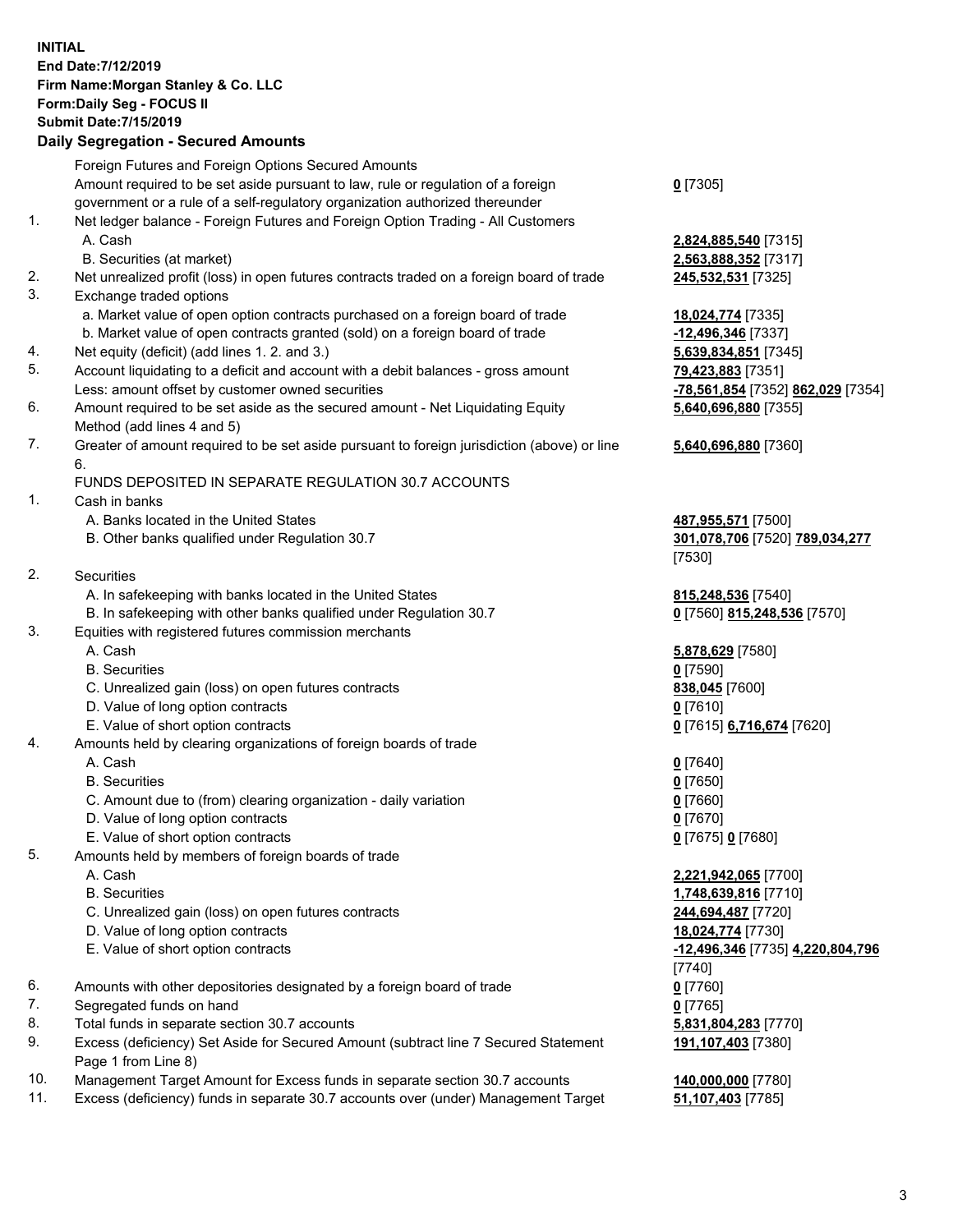**INITIAL End Date:7/12/2019 Firm Name:Morgan Stanley & Co. LLC Form:Daily Seg - FOCUS II Submit Date:7/15/2019 Daily Segregation - Segregation Statement** SEGREGATION REQUIREMENTS(Section 4d(2) of the CEAct) 1. Net ledger balance A. Cash **6,968,022,906** [7010] B. Securities (at market) **6,039,435,432** [7020] 2. Net unrealized profit (loss) in open futures contracts traded on a contract market **3,423,101,431** [7030] 3. Exchange traded options A. Add market value of open option contracts purchased on a contract market **492,235,368** [7032] B. Deduct market value of open option contracts granted (sold) on a contract market **-323,483,321** [7033] 4. Net equity (deficit) (add lines 1, 2 and 3) **16,599,311,816** [7040] 5. Accounts liquidating to a deficit and accounts with debit balances - gross amount **154,293,851** [7045] Less: amount offset by customer securities **-154,117,988** [7047] **175,863** [7050] 6. Amount required to be segregated (add lines 4 and 5) **16,599,487,679** [7060] FUNDS IN SEGREGATED ACCOUNTS 7. Deposited in segregated funds bank accounts A. Cash **4,226,659,093** [7070] B. Securities representing investments of customers' funds (at market) **0** [7080] C. Securities held for particular customers or option customers in lieu of cash (at market) **547,739,295** [7090] 8. Margins on deposit with derivatives clearing organizations of contract markets A. Cash **6,157,745,899** [7100] B. Securities representing investments of customers' funds (at market) **0** [7110] C. Securities held for particular customers or option customers in lieu of cash (at market) **5,491,696,137** [7120] 9. Net settlement from (to) derivatives clearing organizations of contract markets **285,863,765** [7130] 10. Exchange traded options A. Value of open long option contracts **492,235,368** [7132] B. Value of open short option contracts **-323,483,321** [7133] 11. Net equities with other FCMs A. Net liquidating equity **7,377,719** [7140] B. Securities representing investments of customers' funds (at market) **0** [7160] C. Securities held for particular customers or option customers in lieu of cash (at market) **0** [7170] 12. Segregated funds on hand **0** [7150] 13. Total amount in segregation (add lines 7 through 12) **16,885,833,955** [7180] 14. Excess (deficiency) funds in segregation (subtract line 6 from line 13) **286,346,276** [7190] 15. Management Target Amount for Excess funds in segregation **235,000,000** [7194] **51,346,276** [7198]

16. Excess (deficiency) funds in segregation over (under) Management Target Amount Excess